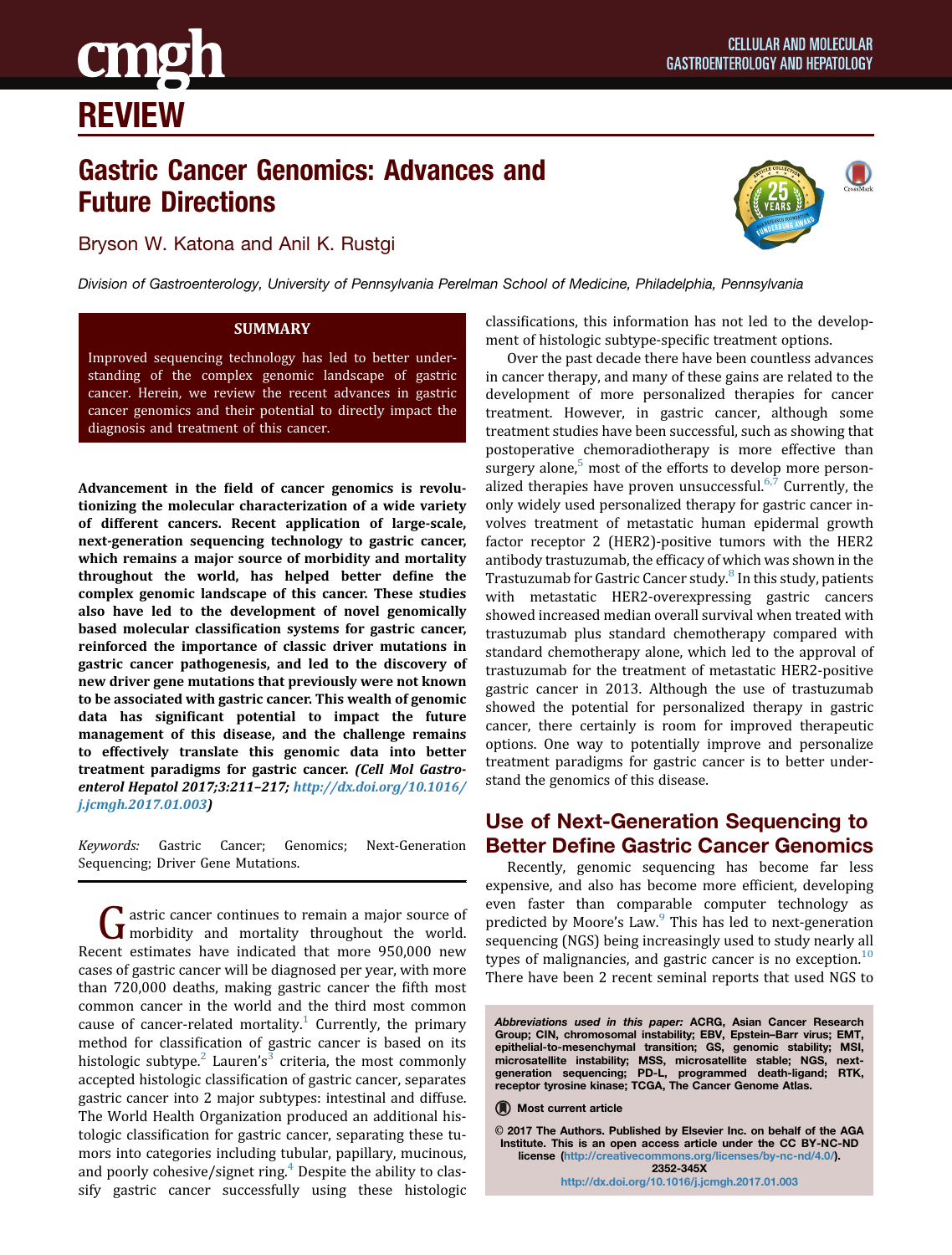sequence large sets of gastric cancer samples to better characterize the genomics of gastric cancer, including a report from The Cancer Genome Atlas  $(TCGA)^{11}$  $(TCGA)^{11}$  $(TCGA)^{11}$  as well as a separate study from the Asian Cancer Research Group  $(ACRG).$ <sup>[12](#page--1-0)</sup> The TCGA study evaluated 295 treatment-naive primary gastric adenocarcinomas from multiple participating centers, where analysis included whole-exome sequencing, copy number analysis, DNA methylation and RNA analysis, microsatellite instability testing, and, on a select group of tumors, whole-genome sequencing.<sup>[11](#page--1-0)</sup> The study from the ACRG examined 300 primary gastric adenocarcinomas from a single center in Seoul, South Korea.<sup>[12](#page--1-0)</sup> This study used 49 gastric adenocarcinomas that previously underwent study with whole-genome sequencing $^{13}$  $^{13}$  $^{13}$  combined with 251 additional specimens, and then used a combination of gene expression profiling, targeted sequencing of genes of interest, as well as genomewide copy number microarrays. $12$  In addition to these 2 large studies, there also have been multiple smaller studies that have used NGS to better characterize the genomics of gastric cancer.<sup>[14](#page--1-0)–[18](#page--1-0)</sup> The plethora of data obtained from these recent NGS studies has helped define the genetic landscape of gastric cancer, has led to a contemporary approach to the development of genomically based molecular subtypes of gastric cancer, and has elucidated novel gastric cancer driver mutations, which all may lead to new perspectives on therapeutics.

## Development of Genomically Based Molecular Classification Systems for Gastric Cancer

Genomic data have been used to develop molecular classification systems for many types of cancer including colorectal cancer<sup>[19](#page--1-0)</sup> and pancreatic cancer.<sup>[20](#page--1-0)</sup> Although classic classification criteria for gastric cancer has been histologi-cally based (eg, Lauren's<sup>[3](#page--1-0)</sup> and World Health Organization),<sup>[4](#page--1-0)</sup> recent use of genomic data also has led to the development of novel molecular classification schemes for gastric cancer (Figure 1). First, the TCGA Research Network proposed a

classification system that divides gastric cancers into 4 distinct subtypes: Epstein–Barr virus (EBV) positive, microsatellite instability (MSI), genomic stability (GS), and chromosomal instability  $(CIN)^{11}$  $(CIN)^{11}$  $(CIN)^{11}$  EBV-positive tumors, which represented 9% of the tumors sequenced, showed significant CpG island methylator phenotype, as well as the highest levels of DNA hypermethylation.<sup>[11](#page--1-0)</sup> This observed DNA hypermethylation was consistent with previous reports linking EBV-positive gastric cancers to DNA hyper-methylation.<sup>[21](#page--1-0)</sup> All tumors from this class showed CDKN2A (p16INK4A) promoter hypermethylation, but lacked hypermethylation of MLH1.<sup>[11](#page--1-0)</sup> These tumors also had the highest rate (80%) of PIK3CA mutations, showed a high rate of ARID1A mutations (55%), and very infrequently showed any mutations in TP53. Another important characteristic of this group, for therapeutic purposes, was overexpression of programmed death-ligand (PD-L)1/2 in combination with increased immune cell signaling signatures. The second group included tumors with MSI, which resulted in signifi-cantly hypermutated tumors.<sup>[11](#page--1-0)</sup> This group of tumors accounted for 22% of the total samples, and showed significant CpG island methylator phenotype, including hypermethylation of the MLH1 promoter. Mutational analysis in this group identified a total of 37 significantly mutated genes including TP53, KRAS, PIK3A, and ARID1A, whereas there were only 25 significantly mutated genes in the non-MSI cancers. The remaining 69% of tumors from the TCGA group were divided based on the presence of extensive so-matic copy number aberrations.<sup>[11](#page--1-0)</sup> By using this branch point, the third group defined by the TCGA data is the GS group, which comprised 20% of the total samples.<sup>[11](#page--1-0)</sup> This group of tumors comprised the majority of gastric cancers with diffuse histology, and also had the largest percentage of CDH1 mutations consistent with the abundance of diffuse histology in this group. GS tumors also showed an increase in RHOA mutations and CLDN18–ARHGAP fusions, and increased expression of cell-adhesion pathway genes. Finally, comprising the remaining 50% of the tumors was the CIN group. This group showed marked aneuploidy as well as amplifications of receptor tyrosine kinases (RTKs). This



Figure 1. Molecular classifications of gastric cancers. TCGA molecular subtypes including EBV positive, MSI, GS, and CIN. ACRG molecular subtypes including MSI and MSS tumors with either MSS/EMT, TP53 activity (MSS/TP53<sup>+</sup>), or TP53 inactivity (MSS/TP53<sup>-</sup>). Percentages represent the fraction of molecularly characterized gastric cancer samples belonging to each subtype.